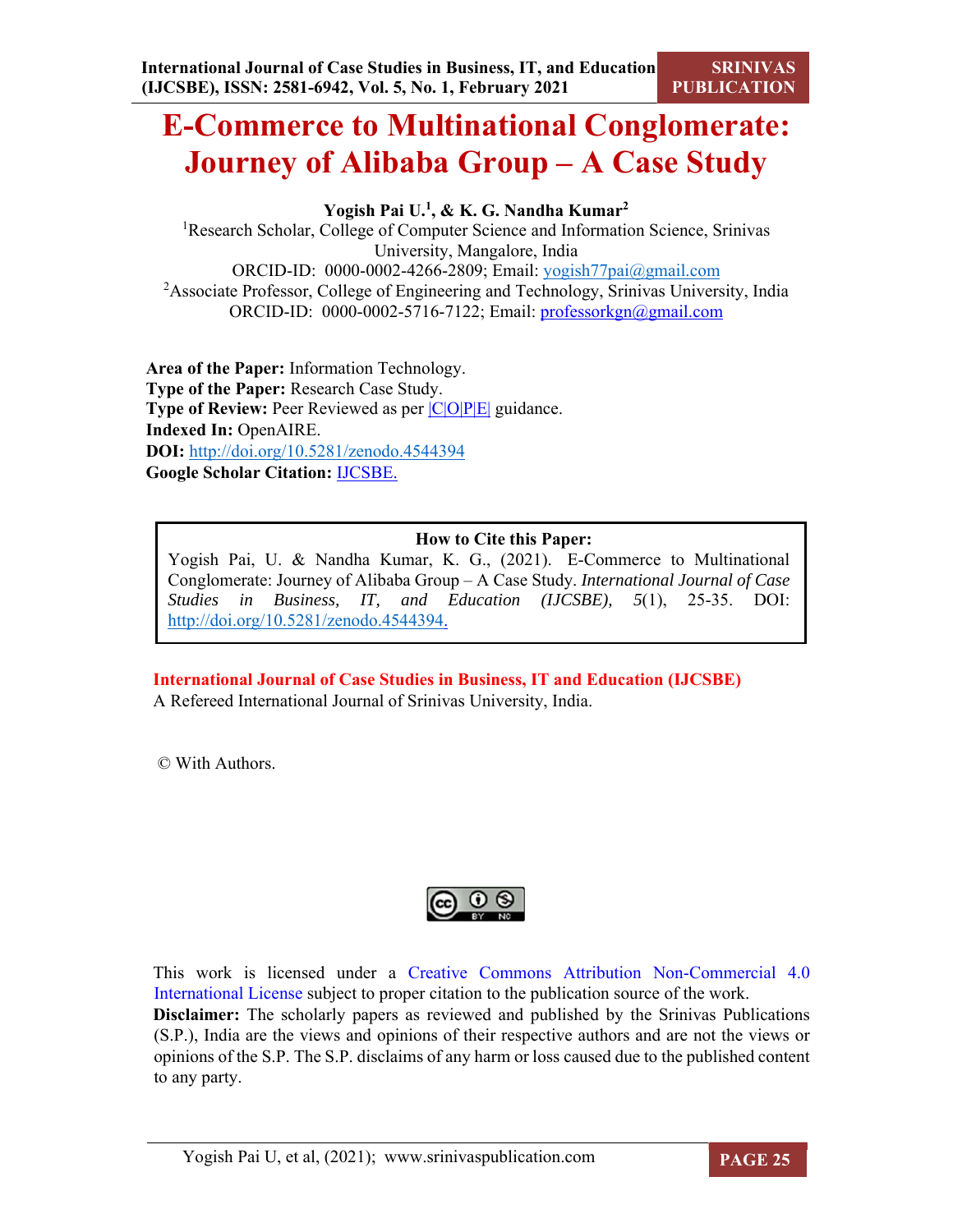## **E-Commerce to Multinational Conglomerate: Journey of Alibaba Group – A Case Study**

**Yogish Pai U.1, & K. G. Nandha Kumar2** 

<sup>1</sup>Research Scholar, College of Computer Science and Information Science, Srinivas University, Mangalore, India ORCID-ID: 0000-0002-4266-2809; Email: yogish77pai@gmail.com

<sup>2</sup> Associate Professor, College of Engineering and Technology, Srinivas University, India ORCID-ID: 0000-0002-5716-7122; Email: professorkgn@gmail.com

### **ABSTRACT**

The late 20th century witnessed a massive growth in the usage of Internet worldwide. Many e-Commerce companies blossomed during this era. Realizing the need of having e-commerce business in China, Alibaba.com got established by former English teacher Ma Yun, popularly known as Jack Ma, along with 17 other partners. During the dot com bubble burst, many of the US based e-commerce companies' either had to shut down or went bankrupts except Chinese based Alibaba.com as Chinese market was immune to the recession. Clear vision and intelligent leadership quality of Jack Ma turned e-commerce Company into a largest online commerce company of China within a short span of time. Alibaba continued its journey of growth both organically and inorganically by acquiring other companies. Later in 2009 Alibaba group entered into cloud computing business, and started to develop artificial intelligence solutions to support its own platform and to solve complex real-world problems. Alibaba diversified its revenue sources by expanding business to different domains within two decades of its inception to reach US \$72 billion. Presently, the Alibaba group has pioneered in consulting, e-commerce, finance, technology, artificial intelligence and many more. The study in this paper describes how the Alibaba group continued its journey towards success along with business model, major businesses, financial status and corporate social responsibility. To understand the strengths, weaknesses, opportunities and challenges of the Alibaba group, a methodical SWOC analysis was conducted. Based on the SWOC analysis, some recommendations are also provided. **Keywords:** e-commerce, Alibaba, Jack Ma, cloud computing, Artificial Intelligence.

#### **1. INTRODUCTION :**

When the opportunity for Chinese manufacturers to sell their products on internet was bare minimum, Jack Ma realized the need of having a common platform to bring both suppliers and buyers together to sell and buy the product via Internet. As a result, the inception of Alibaba.com, a business to business (B2B) trade platform was established on 28th of June 1999 in a small apartment of Chinese city named Hangzhou. There were around 17 more partners who joined with Jack Ma to support him with his novel idea. Year later Alibaba could raise \$25 million financing from Softbank and other investors. The political and economic transformation resulted to improved lifestyle for middle class customers and Internet access to majority of the population. This set a right platform for E-commerce business in China and within three years of establishment, Alibaba was able to record its profit in the year of 2002 [1]. Soon Alibaba group launched a consumer to consumer retail website known as Taobao.com. The introduction of Alipay, an online payment platform developed by Alibaba set a stage to conquer the Asian online marketplace. In 2007 Alibaba went public in Hong Kon and on its 10th anniversary; it launched its cloud computing platform, which turned out to be one of the four major key business units later. Core Commerce, Alibaba Digital Media and Entertainment, Innovation initiatives and others are rest of the three key business units. Alibaba operates several companies including acquired companies such as HiChina, Ele.me, Vendio, Lazada, Kaola, ChinaVision, Trendyol, YoukuTudou, Cainiao, etc [2]. So far, 32 acquisitions and 219 investments have been made by the Alibaba Group and recorded an overall revenue growth of 30% year-over-year as per the financial reports released on 30th September 2020 [3]. Initiatives taken by Alibaba group to reduce carbon emissions and electricity consumption

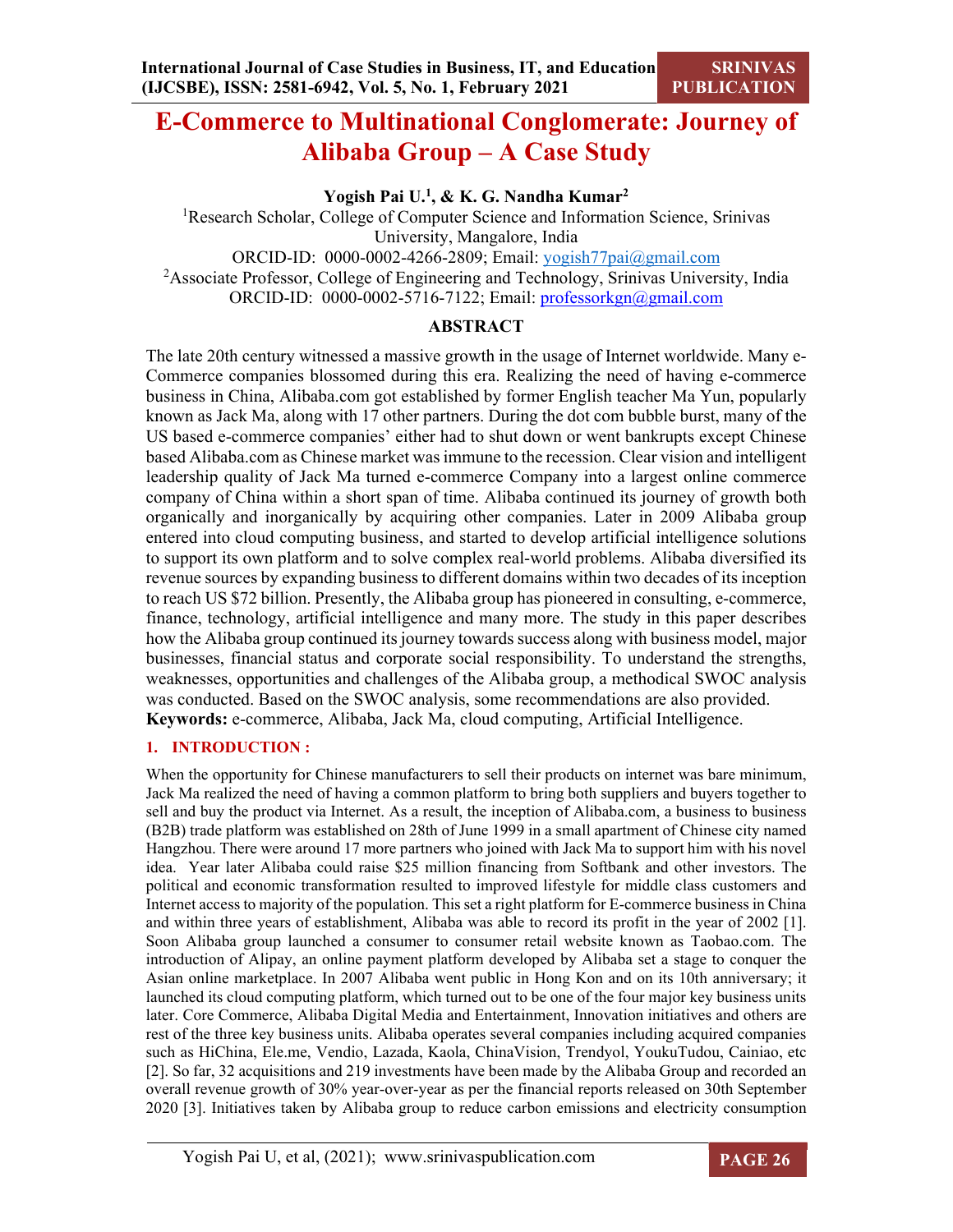were remarkable as they made use of renewable energy and environmentally friendly processes which set them to triumph. In the recent years Alibaba group is known as a largest spender in the field of research and development, which started focusing on artificial intelligence, Machine learning, Data mining etc. Alibaba has made lot inventions and one of them is ET-Brain which is a clever artificial intelligence platform to provide a resolution to complicated social and business-related problems. As of 2020, Alibaba turned out to be a sixth most valuable company globally with 757 million annual active customers.

#### **2. OBJECTIVES :**

This case study has been conducted to understand various factors that led Alibaba Group to be a successful Company in the last two decades. Primary objectives of the paper are listed below-

(1) To study the business model of Alibaba Group holding company.

(2) To explore the journey of Alibaba Group since last two decades.

(3) To understand the corporate social responsibility of the Alibaba Group.

(4) To recommend improvements in the current performance based on the result of SWOT Analysis.

#### **3. METHODOLOGY :**

Case study has been conducted by referring secondary data such as information published on Journals and Conference Proceedings, Company Websites, Internet Articles, Focus Group Discussions, Books and SWOC Analysis Framework, as per the company analysis procedure [4].

#### **4. OVERVIEW OF ALIBABA GROUP :**

#### **4.1 Business Model:**

Alibaba generates its revenue from its services through four key business units such as core commerce, cloud computing, digital media and entertainment and innovation initiatives and others

[5]. It stands unique in the market because of its business model.

(1) Core Commerce: Even though it is an ecommerce company it brings both buyers and sellers on single platform but doesn't buy, store or sell anything by itself. The three key businesses of the unit are Alibaba, an e-commerce platform for business-to-business (B2B), Tmall a platform for business-toconsumer (B2C), Taobao; and a platform for consumer-to-consumer. Three large websites owned by respective key business namely alibaba.com, taobao.com, and tmall.com are on top ten lists in the ecommerce market [6].

(2) Cloud computing: Enterprise cloud products and services such as database, elastic computing, storage, security, big data analytics, machine learning (MI) and Internet of Things (IoT) platform are offered by Alibaba Cloud to its enterprise customers [7].

(3) Alibaba Digital Media and Entertainment Group use the business data of Alibaba to provide consumers with a robust digital media and entertainment platform to explore and consume content and communicate with each other. The unit generates revenue primarily from the services of customer management and membership fees.

(4) Innovation initiatives and others unit is established to meet the requirements of customers of Alibaba's by development and innovation of new services and products. Primary revenue generation is by charging service fees and selling in-house products to the large enterprise customer base.

Core commerce is the primary source of revenue for Alibaba followed by Cloud computing, Digital Media and Entertainment and finally innovation initiative group. In conquering the consumer market in the United States, Alibaba has had modest success so far. Alibaba Group neither holds inventory nor owns any warehouses instead has developed software products that makes it easier to exchange products and services. Although the revenue of Alibaba is lower than those of Amazon, it is one of the largest operating group with huge profit margin. Alibaba has also invested in several businesses such as Zulilly, SnapChat, and Lyft in the United States [8].

The inorganic growth of Alibaba began with the acquisition and adaptation of its competitors to the platform to fulfill the needs of customers and enhance service quality. In 2000, Alibaba introduced a gold supplier strategy to enable suppliers to purchase premium membership that would offer additional benefits such as seal of authenticity in the form of a Golden icon displayed on their website. This helped

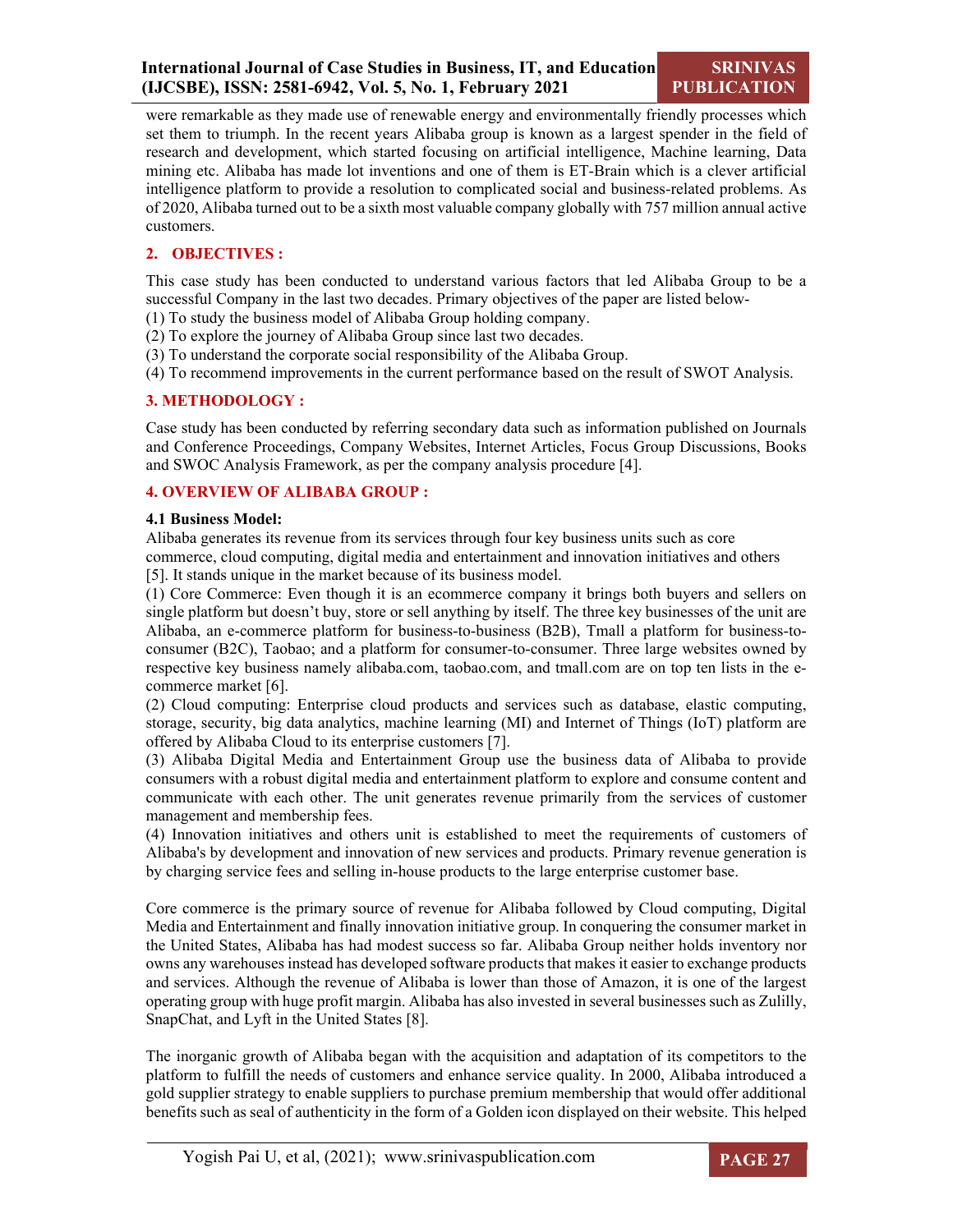suppliers to rank at the top while searching for and helps to win customers' trust. Due to recession in the year, the global financial crisis prompted the Chinese government to release measures to improve the domestic market, which actually helped local players like Alibaba [9].

#### **4.2 Major businesses:**

Alibaba operates at a larger scale and is supported by several other companies for services associated with its digital economy. Significant companies in the digital economy of Alibaba include [7][10]:

*4.2.1 Taobao Marketplace*, established in 2003, brings retailers, buyers and opinion leaders to connect, discuss and understand the product on the same platform by allowing communication networks via their website. This reality gives consumers a customized shopping experience. The majority of the merchants in Taobao are primarily individuals and owners of small businesses.

*4.2.2 Tmall*, is renowned for its high-quality products and premium shopping experience. Chinese and foreign customers both use Tmall to purchase domestic and international branded goods. It was launched in 2008 and is considered to be the largest online and mobile Third Party site for brands and retailers.

*4.2.3 Freshippo*, a grocery retail chain launched in 2008, provides its customers the experience of both in-store and online shopping. Customers can pick items of their choice and the delivery system guarantees that products are shipped by 30 minutes to customers who live within 30 kilometers of store radius. A smartphone app helps users to review the details of each item and then place the order while shopping in the store.

*4.2.4 Aliexpress*, helps customers from all over the world to directly purchase goods from distributors and producers in China and other countries. Aliexpress is popular since its launch in 2010, in many nations like the United States of America, Brazil, Russia, France and Spain.

*4.2.5 Lazada*, that was established in 2012, is a pioneering and swiftly rising e-commerce marketplace for Small and medium enterprises, domestic and international brands and has left its footprint in six countries of Southeast Asia. Not only that, it offers customers access to a wide variety of products in the 12 months that ended in March 31, 2020, reaching over 70 million unique consumers.

*4.2.6 Alibaba.Com*, the very first company is now China's largest organized global online wholesale platform, connecting local and foreign suppliers to global customers and offering manufacturing, digital marketing, digital logistics and financial services.

*4.2.7 1688.Com*, a wholesale domestic marketplace that was launched in 1999 links producers and wholesalers to wholesale customers in China who usually trade in clothing, general merchandise, packaging materials, accessories, interior decoration, furnishing materials, etc.

*4.2.8 Ele.Me*, is the largest on-demand and regional service platform in China. It allows customers to use Ele.me, Koubei, Alipay, and Taobao phone apps to buy grocery items, food and beverage online.

*4.2.9 Youku*, is China's third biggest online video portal. It helps the visitors to search quickly and easily, watch also share premium quality videos on different devices.

*4.2.10 Dingtalk*, is an enterprise-level networking and collaboration technology that facilitates remote employees to connect with each other through text messages, voice messages, images, documents and mail. This tool also offers audio conferencing facilities for no more than 30 individuals and handles internal workflows such as employee vacation, travel requests and reimbursement.

*4.2.11 Alimama*, was launched in 2007 and is an advertisement tool that enables web publishers and marketers to transact online and advertising their inventories.

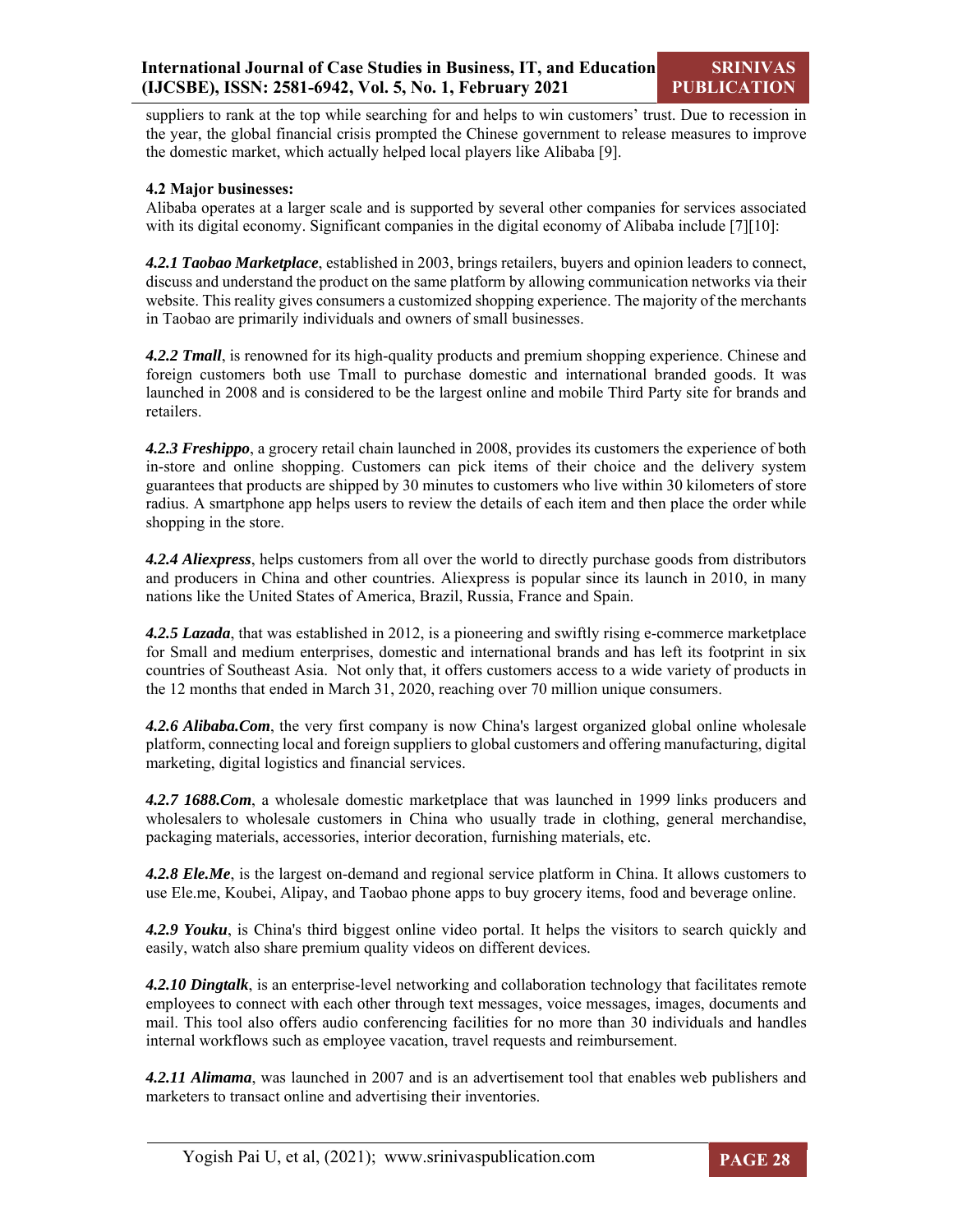*4.2.12 Alibaba Cloud*, that was founded in 2009, is known as the intelligent technology backbone of the Alibaba Group, that offers a wide range of cloud services such as storage, database, network virtualization, big data analytics, Internet of Things and machine learning. As a service provider in 2019, Alibaba cloud is considered to be Asia Pacific's largest infrastructure.

*4.2.13 The Cainiao Network*, founded in 2013 is exclusively set up to fulfill the logistics vision of the Alibaba Group to deliver goods within a day in China and within three days to any foreign venue. It addresses a variety of problems related to the logistics needs of sellers and buyers.

*4.2.14 Ant Group*, Wide spread online payment network- ALIPAY is part of Ant group, Ant Group is leading the development of open technology solutions for wide-ranging financial services.

#### **4.3 Journey toward success:**

A business to business (B2B) site established in the year of 1999 by Jack Ma and his 17 friends later emerged as an e-commerce giant competing with worlds topmost companies like Amazon and eBay. Alibaba has gone through several phases on the road toward being such a successful organization, an overview of the same can be seen below [11].

**1999**: Inception of the company by Jack Ma and other 17 partners in Hangzhou, China.

**2000**: The Company attracts \$25 million in financing from giant investing firms such as Fidelity Investments, Softbank and Goldman Sachs, etc.

**2002**: Alibaba recorded a maiden profit.

**2003**: Consumer centric e-commerce site, Taobao has been rolled out to facilitate its customers.

**2004**: Alibaba develops and introduces its own payment system, Alipay, which later became one of the largest payment systems in China.

**2005**: Yahoo handed over its Chinese operations to Alibaba.

**2007**: Alibaba.com went public in Hong Kong and was listed on the stock exchange.

**2008**: Online retail, business-to-consumer site Taobao Mall launched to enable merchants to sell their products directly to customers.

**2009**: Cloud computing platform was launched when Alibaba celebrated its 10th anniversary.

**2010**: Online stores were established by Gap and Ray-Ban at Taobao Mall, which formed a new benefit route for U.S. companies doing business in China.

**2013**: Jack Ma is standing aside as Alibaba's CEO. Jonathan Lu, the hand-picked heir to Ma, replaces him.

**2014**: Alibaba is on the rise to become the leading online trading platform for small and medium-sized enterprises. The company went public on the New York Stock Exchange shall trade in the same year. **2015**: The new CEO, Daniel Zhang, took over the charge on May 10.

**2018**: Ma revealed his intention to retire as CEO of the company within the next 12 months and to install CEO Zhang in his place.

**2019**: Signed an agreement to setup Electronic World Trade Platform Hub in Ethiopia.

**2020**: Jack Ma stands down as chairman of one of the largest Chinese industry giants.

#### **5. FINANACIAL :**

Being a holding company headquartered at Cayman Islands, Alibaba runs its e-commerce businesses through its subsidiaries and variable interest entities located in China. As per  $30<sup>th</sup>$  September 2020 financial reports Alibaba recorded an overall revenue growth of 30% year-over-year. Due to the digital transformation across majority of the business sectors, demand for cloud solution increased and resulted in revenue growth of Cloud computing group by 60% year-over-year. Annual active customers in the Chinese retail market amounted to 757 million, a rise of 15 million over the 12-month period ended 30th June 2020 [12]. Core Commerce revenue was US\$19.3 billion, up 29 percent year-on-year, with extensive product supply and consumer experience driving market growth and higher buying behavior. As of 30 September 2020, approximately 60 per cent of the companies listed on the A-Share market are on the Alibaba Cloud User List and the average expenditure of those companies has increased by 45 per cent year-over-year. Youku, A video hosting service provider observed an increase of 45 per cent year over year in the average daily subscriber base [13].

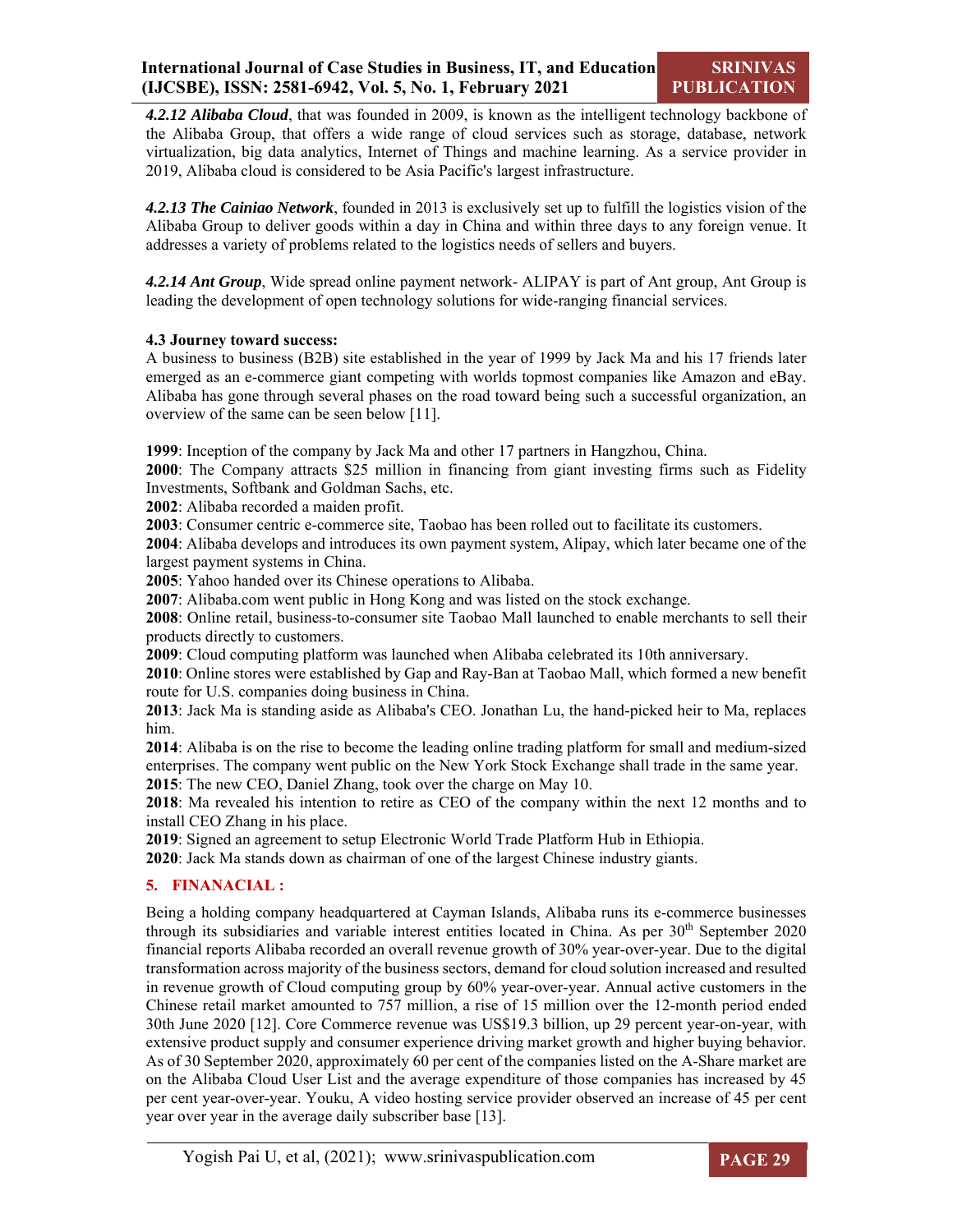#### -Revenue (Quarterly YoY Growth) 76.15% 80% 66.40 19% 70% 61.129 60% 53.02 49.43% .64% 48.18%17.42% 50% 43.809 41.11% 36.90% 34.30% 5.97% 37.16% 40% 67 29.99% 30% 20% 10%  $\mathbf{o}$ O%  $5/1/2018$ 11/1/2018  $1/1/2018$  $3/1/2018$  $7/1/2018$  $9/1/2018$  $1/1/2019$ 5/1/2016 11/1/2016 11/1/2017  $3/1/2019$ 5/1/2019  $7/1/2019$  $9/1/2019$ 1/1/2019  $9/1/2016$  $7/1/2017$  $9/1/2017$ 1/1/2020 3/1/2016 7/1/2016  $1/1/2017$  $3/1/2017$  $5/1/2017$ 3/1/2020 5/1/2020 9/1/2020 7/1/2020

Alibaba Group Holding Limited Revenue Growth (in %)

**Fig. 1:** Revenue Growth chart of Alibaba Group Holding Ltd [14].

Due to the improved domestic market sales that led to the global turnaround of Covid-19, benefited Alibaba, the gross domestic product grew 4.9 percent.

| Year       | <b>Revenue (Quarterly</b><br>YoY Growth) |
|------------|------------------------------------------|
| 3/31/2016  | 33.44%                                   |
| 6/30/2016  | 48.18%                                   |
| 9/30/2016  | 47.42%                                   |
| 12/31/2016 | 43.80%                                   |
| 3/31/2017  | 49.43%                                   |
| 6/30/2017  | 53.02%                                   |
| 9/30/2017  | 61.12%                                   |
| 12/31/2017 | 66.40%                                   |
| 3/31/2018  | 76.15%                                   |
| 6/30/2018  | 65.19%                                   |
| 9/30/2018  | 49.64%                                   |
| 12/31/2018 | 33.67%                                   |
| 3/31/2019  | 41.11%                                   |
| 6/30/2019  | 36.90%                                   |
| 9/30/2019  | 34.30%                                   |
| 12/31/2019 | 35.97%                                   |
| 3/31/2020  | 15.88%                                   |
| 6/30/2020  | 29.99%                                   |
| 9/30/2020  | 37.16%                                   |

**Table. 1:** Alibaba Revenue (Quarterly YoY Growth) [14].

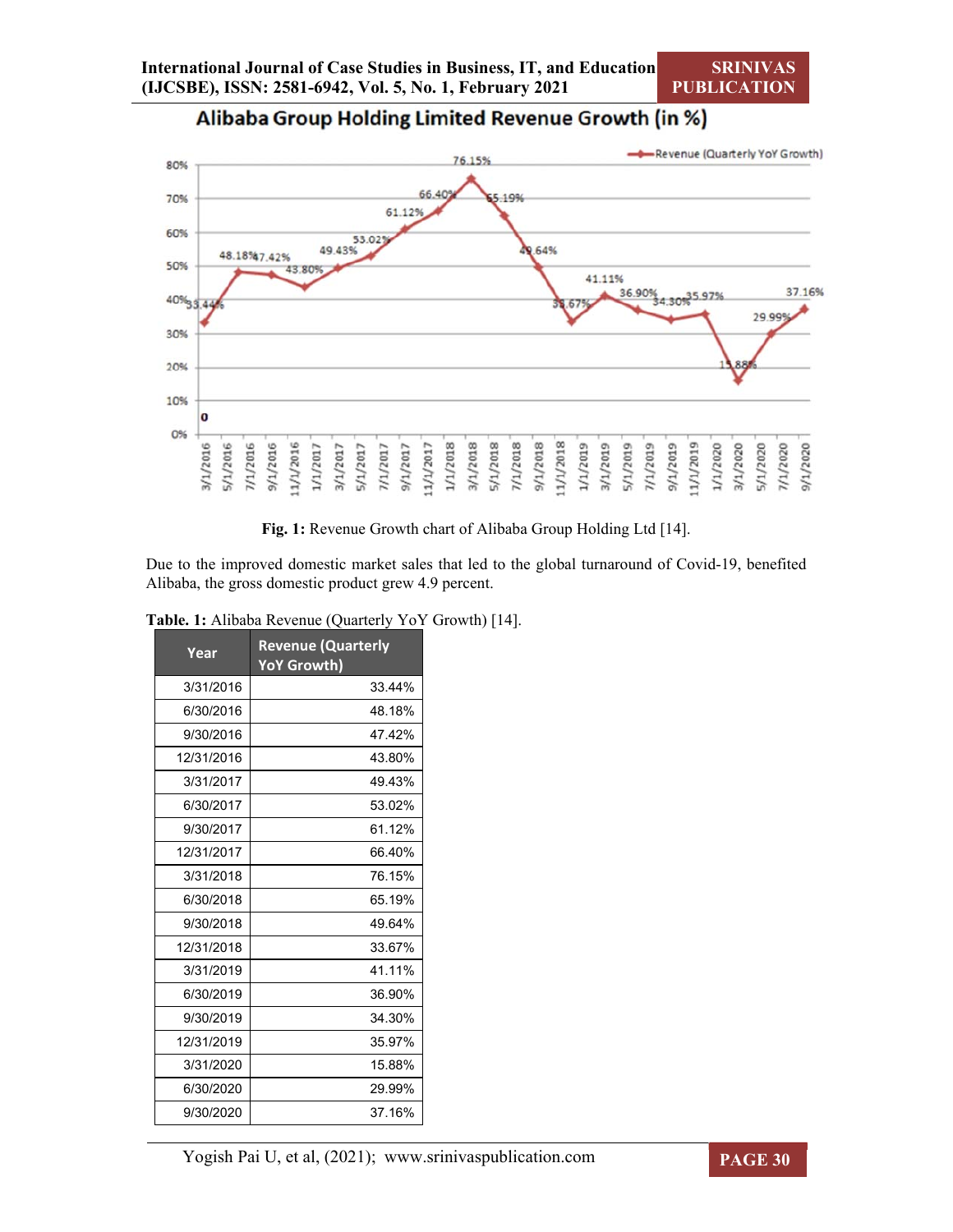#### **Cache flow statement**

For the period ended  $30<sup>th</sup>$  September 2020, Alibaba's free cash flow was 15,376.00, a year-over-year rise [15].

#### **6. CORPORATE SOCIAL RESPONSIBILITY :**

Founded in 2014 by Jack Ma, Executive Chairman of the Alibaba Group, the Jack Ma Foundation aims to foster the development of people in harmony with society and the environment. Its operation is aimed at a planet of bluer sky, cleaner water, and healthy communities [16]. In September 2015, the Jack Ma Rural Teacher Initiative was introduced by the Jack Ma Foundation to provide essential aid for rural community education. By encouraging their efforts and giving them opportunities for career development, the initiative seeks to acknowledge the important role of rural teachers. Data centers consume a major portion of electricity to keep the devices functional and maintain them in a specific temperature by deploying temperate controlling system. This obviously becomes a cause for increased electricity usage and carbon emission. Alibaba group has taken a lot of initiatives to reduce carbon emission and electricity consumptions by making use of renewable energy and environmentally friendly processes. Implementation of deep-water cooling system in their data center saves 300,000000 kWh of electricity and reduces carbon emission 300,000 tons annually [17]. The logistics wing of Alibaba was redesigned to use renewable energy vehicles and bio-degradable packaging materials, resulting in 3.62 million tons of reduced carbon emissions [18]. In 2017, the Alibaba Poverty Relief Program was launched with the goal of ending poverty and supporting families and communities suffering from poverty. Women empowerment, healthcare, education environmental sustainability etc. are some of the areas covered by this initiative. Mission Million Books, a program launched in 2016, obtains books by contributions and supplies them to Indian schools and colleges that are unprivileged and weak. The goal of the initiative is to provide under-privileged students with quality learning materials. Model Mom Entrepreneurship that supports mothers from struggling families to set up their own businesses, Reunion platform to trace lost children etc. are a number of other projects initiated by the Alibaba Group to benefit people in need.

#### **7. COMPETITORS :**

As the Alibaba group has diversified its business platform, competitors can be seen in different sectors of the Internet Business. The key competitors of Alibaba are Qurate Retail Group, Coupang, ASOS, JD.com, Walmart, Best Buy and Amazon. Table.2 below gives comparison details of both domestic and international competitors of Alibaba.

|                              | <b>Ourate</b><br><b>Retail</b><br><b>Group</b>                                      | <b>Coupang</b>                                                                              | <b>ASOS</b>                                   | <b>JD.com</b>                                                  | <b>Walmart</b>                                      | <b>Best Buy</b>                                                           | <b>Amazon</b>                                                                                                |
|------------------------------|-------------------------------------------------------------------------------------|---------------------------------------------------------------------------------------------|-----------------------------------------------|----------------------------------------------------------------|-----------------------------------------------------|---------------------------------------------------------------------------|--------------------------------------------------------------------------------------------------------------|
| Date of<br>Establishm<br>ent | 1991                                                                                | 2010                                                                                        | 2000                                          | 1998                                                           | 1962                                                | 1966                                                                      | 1994                                                                                                         |
| Type                         | Public                                                                              | Private                                                                                     | Public                                        | Public                                                         | Public                                              | Public                                                                    | Public                                                                                                       |
| Description                  | Engaged<br>into video<br>commerce,<br>mobile<br>commerce<br>and social<br>commerce. | A<br>platform<br>for e-<br>commerc<br>e serving<br>members<br>in general<br>mass<br>market. | Online<br>Cosmetic<br>and<br>apparel<br>store | Selling of<br>electronic<br>goods and<br>household<br>products | Engaged to<br>wholesale<br>and retail<br>businesses | Deals<br>with<br>electronic<br>appliance<br>s, laptops,<br>cell<br>phones | Involved<br>with<br>Artificial<br>Intelligenc<br>e,<br>Streaming,<br>$e-$<br>commerce,<br>cloud<br>computing |
| Identifier                   | Entertainm                                                                          | Retail                                                                                      | Retailing                                     | Retail                                                         | Retail                                              | Retail                                                                    |                                                                                                              |
|                              | ent                                                                                 | Ecommer                                                                                     | Ecommerc                                      | Electronic                                                     | Market                                              | Consumer                                                                  | Retail                                                                                                       |
|                              | Ecommerce                                                                           | ce                                                                                          | e                                             | appliances                                                     | Merchandi                                           | electronic                                                                | Technolog                                                                                                    |

**Table**. **2:** Competitors comparison [19].

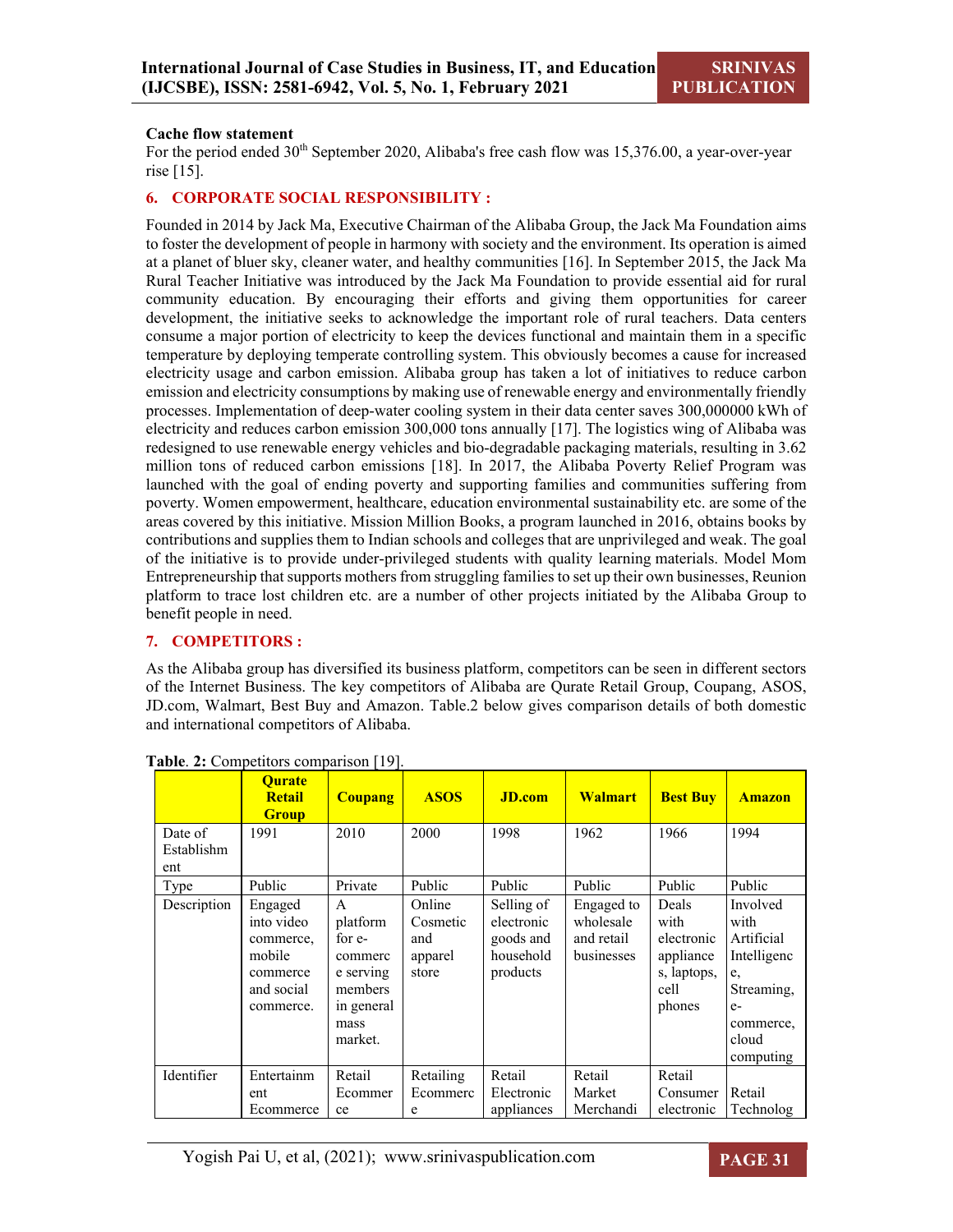| International Journal of Case Studies in Business, IT, and Education | SR            |
|----------------------------------------------------------------------|---------------|
| (IJCSBE), ISSN: 2581-6942, Vol. 5, No. 1, February 2021              | <b>PUBLIC</b> |

|                        | Media<br>Video<br>content |                          | Accessori<br>es<br>Apparel<br>Fashion<br>Beauty $&$<br>Fitness<br>Jewelry | <b>Books</b><br>Apparel<br>Ecommerc<br>e<br>Music<br>Sport | se<br>Departmen<br>t stores<br>Ecommerc<br>e<br>Electronics<br>Supermark<br>ets | s<br>Ecommer<br>ce              | V<br>Cloud<br>computing<br>Consumer<br>electronics<br>Ecommerc<br>e<br>Platform |
|------------------------|---------------------------|--------------------------|---------------------------------------------------------------------------|------------------------------------------------------------|---------------------------------------------------------------------------------|---------------------------------|---------------------------------------------------------------------------------|
| Head<br><b>Ouarter</b> | Englewood,<br>US          | Seoul,<br>South<br>Korea | London,<br>Great<br><b>Britain</b>                                        | Beijing,<br>China                                          | Bentonville<br>, USA                                                            | Richfield,<br>Minnesot<br>a     | Seattle,<br>US                                                                  |
| Workforce              | 25,314                    | 2,859                    | 3,824                                                                     | 240,000                                                    | 2,200,000                                                                       | 125,000                         | 1,125,300                                                                       |
| Valuation<br>$(\$)$    | $4.9 b$ USD               | 9 b USD                  | $6.6 b$ USD                                                               | N/A                                                        | 411.7 <sub>b</sub><br><b>USD</b>                                                | 29.6 <sub>b</sub><br><b>USD</b> | $1.7$ t USD                                                                     |
| Revenue                | $$13.5b$ (FY)<br>, 2019)  | \$4.1b(Y,<br>2018)       | £2.4b $(FY,$<br>2018)                                                     | $4576.9b$ (F<br>Y, 2019                                    | $$524b$ (FY,<br>2020)                                                           | \$43.6b(F)<br>Y, 2020           | \$280.5b (F)<br>Y, 2019                                                         |
| Cost of<br>goods       | \$8.9b (FY,<br>2019)      | N/A                      | £1.2b $(FY,$<br>2018)                                                     | ¥492.5b (F<br>Y, 2019                                      | \$394.6b(F)<br>Y, 2020                                                          | \$33.6b(F)<br>Y, 2020           | \$165.5b(F)<br>Y, 2019                                                          |
| Gross profit           | \$4.6b(FY,<br>2019)       | N/A                      | $£1.2b$ (FY,<br>2018)                                                     | ¥84.4b(F)<br>Y, 2019                                       | \$129.4b(F)<br>Y, 2020                                                          | $$10b$ (FY,<br>2020)            | $$115b$ (FY,<br>2019)                                                           |
| Net income             | $(\$405m) (F)$<br>Y, 2019 | N/A                      | £82.4 $m$ (F<br>Y, 2018                                                   | ¥11.9b(F)<br>Y, 2019                                       | $$15.2b$ (FY)<br>, 2020)                                                        | $$1.5b$ (FY)<br>, 2020)         | $$11.6b$ (FY)<br>, 2019)                                                        |

**Qurate Retail Group:** Among the ecommerce retailers in North America Qurate Retail, Inc is in a leading position in video commerce, also pioneers in mobile commerce and social commerce.

**Coupang:** is one of the largest e-commerce companies in Seoul, South Korea. The Coupang Delivery Network is so well developed that it says that more than 99 per cent of the products are delivered within 24 hours and that the arrangement is known as the Rocket Delivery Network.

**ASOS:** A platform for apparel and cosmetic items targeted specifically at young adults. More than 850 brands and a wide variety of clothing and accessories can be found here.

**JD.com:** A technology-driven e-commerce firm headquartered in Beijing, also known as Jingdong. Being one of the massive businesses for consumer online retailers, it facilitates the selling of electronic goods and household products, book, audio and video products. Advertising, logistics and other valueadded services are provided by the company.

**Walmart:** An American multinational company based in Bentonville, Arkansas, Walmart Inc. is a veteran in the world of retailing. The Company sells a variety of products and services at regular low prices, one of the largest retailers in the world.

**Best Buy:** An international consumer electronics retailer headquartered in Richfield, Minnesota. It provides in-store pickup and free delivery on a variety of products such as electornic appliances, laptops, cell phones and new technology gadgets within two days of time.

**Amazon:** The American multinational technology company headquartered in Seattle, Washington, offers services related to the e-commerce industry, a total cloud computing infrastructure, streaming services, and an integrated platform for artificial intelligence.

#### **8. SWOC ANALYSIS :**

SWOC analysis method is chosen to understand the internal and external factors which could have a negative or positive impact on the growth of the company [20]. Strength, weakness, opportunity and challenges have been identified and listed in a Table.3. Details on the points mentioned have been discussed in detail;

**Table. 3**: SWOC Analysis [21].

| <b>Strength</b> | <b>Weakness</b> |
|-----------------|-----------------|
|-----------------|-----------------|



**INIVAS ATION**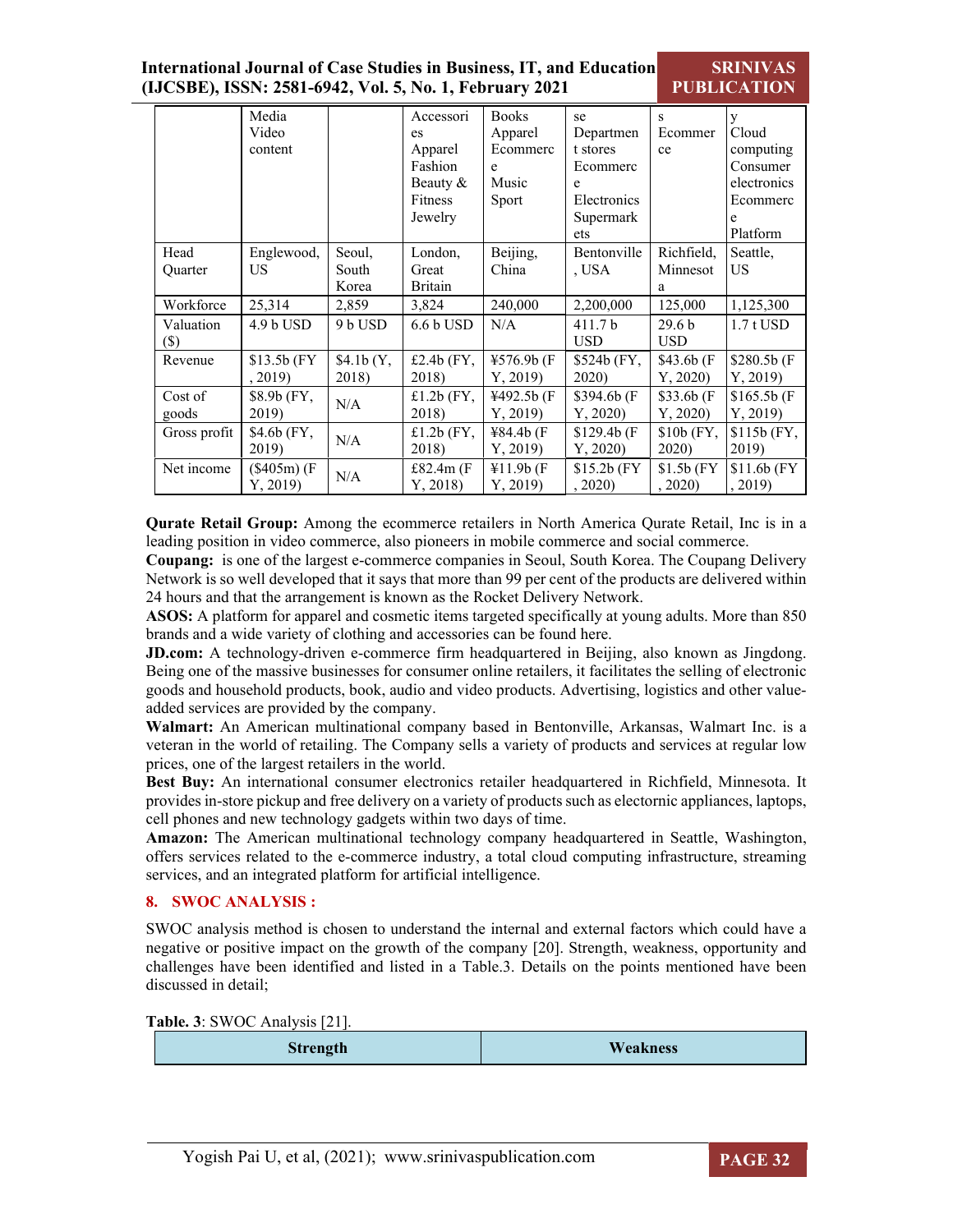### **International Journal of Case Studies in Business, IT, and Education (IJCSBE), ISSN: 2581-6942, Vol. 5, No. 1, February 2021**

**SRINIVAS PUBLICATION**

| Strong footprint on Research and Development | Fall in Operational Performance       |
|----------------------------------------------|---------------------------------------|
| Diversified business plan                    | Vast number of merchants aboard       |
| Company Brand value                          | Primary dependency on domestic market |
| Customers trust and Goodwill                 |                                       |
| Able leadership                              |                                       |
|                                              |                                       |
| <b>Opportunities</b>                         | <b>Challenges</b>                     |
| Increased digital transformation trend       | Tough competition                     |
| Global expansion                             | Counterfeit products                  |
| Availability of the investment               | Legal issues                          |

#### **Strength:**

Alibaba is making a significant effort in the field of Research and Development field, many patents are already registered and some are in the pipeline. They are focusing more into modern technologies such as Artificial Intelligence, Deep learning, Internet of Things etc. ET-Brain project is one of such innovation by Alibaba which is gaining popularity in Smart City, Aviation, and Agricultural domain. Alibaba has emerged as a multinational conglomerate diversifying its business into multiple verticals. Since last two decades Alibaba has built goodwill and its own brand value which wins customers trust. No doubt, founder and able leader Jack-Ma's vision and guidance are the biggest strength for Alibaba group.

#### **Weakness:**

Recent year financial report indicates that the company's operating margin declined from 26.9% in the financial year 2018 to 16.1% in the financial Year 2020, even though it gained 1% since 2019 financial year. Alibaba platform is accommodating too many merchants and this leads to a tight competition among the merchants. Unhealthy competition may affect adversely. Alibaba's major portion of the revenue comes from Chinese consumers.

#### **Opportunities:**

Due to pandemic situation demand for digital transformation is increased, as a result cloud deployment, digital payment; web streaming etc. could attract more customers. Alibaba has good opportunity to expand its business empire to Middle East and some of the European countries as well. Attracting fund is not a big challenge for Alibaba due to its goodwill.

#### **Challenges:**

Alibaba is facing tough competition from other e-commerce companies such as Amazon, Baidu, etc legal issues and user data privacy protection has become a major concern as it may attract huge penalties. Sale of Counterfeit products on Alibaba's e-commerce platform will have adverse impact on Alibaba's brand name and goodwill. China's trade war with other countries would have negative impact on Alibaba's growth.

#### **9. RECCOMENDATIONS :**

Based on the SWOC Analysis, below are some of the recommendations proposed to Alibaba to overcome the current challenges and expand its business further. Firstly, Alibaba need to expand its presence beyond Asia pacific region as digital transformation is becoming an essential need of the hour due to the current pandemic situation. Alibaba's Cloud based solutions and artificial intelligence will facilitate the people in need. Secondly, competition in the field of e-commerce sector is increasing day by day. Alibaba need to continue its inorganic growth by getting into acquisition or merger of competitors. Acquisition not only combats competition, but also increases the revenue and growth possibilities. Thirdly, present artificial intelligent system being used for identification of counterfeit products to be improvised to detect all the counterfeit products while being uploaded.

#### **10. CONCLUSSION :**

Clear vision of the customers needs and working towards fulfilling of their requirement resulted in

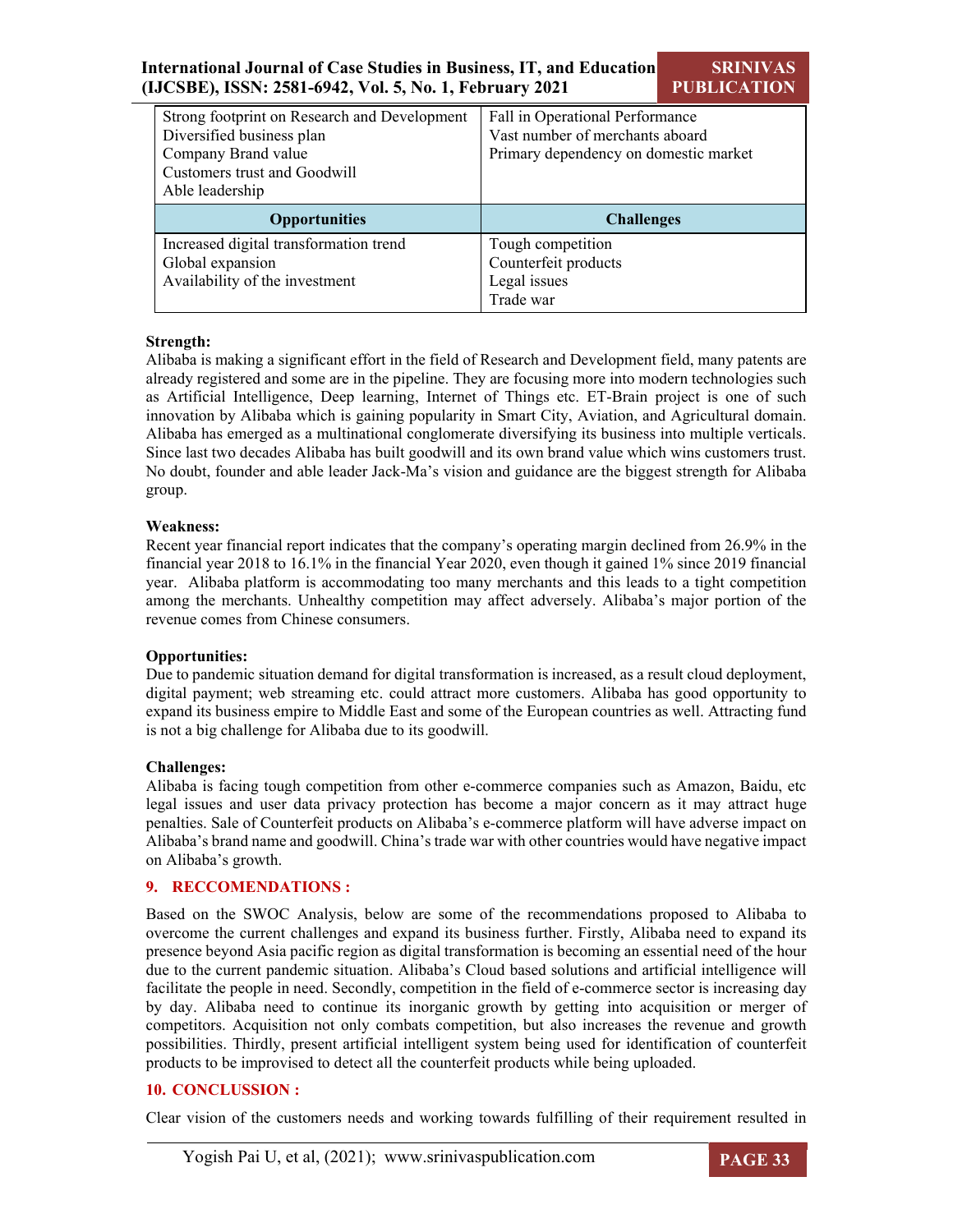expanding Alibaba's business beyond e-commerce platform and proven to be a key success factor. As a result, customers could get most of their needs under single roof. Improved buying capacity of the middle-class consumers, stronger Chinese currency yuan, and aggressive Government policies favoring local enterprises made Alibaba group to ripe the benefit. The acquisition and integration of competitors with the Alibaba business platform further expanded the variety of customer offerings. Also, Cross promotion strategy of Alibaba group yielded benefit to subsidiary companies. Superior service, AI integrated market place, committed service level, brand value etc., played as a key factor in the journey of success. Diversification of business into different domains such a cloud computing, digital media and entertainment, logistics, Artificial Intelligence, financing beyond China territory made Alibaba group a Multinational Conglomerate.

#### **REFERENCES :**

- [1] Segers, R. T. (2016). Part I China Alibaba: A Case Study on Building an International Imperium on Information and E-Commerce. In *Multinational management: A casebook on Asia's global market leaders* (pp. 13-32). Cham: Springer.
- [2] Glowik, M. (2017). Case study: Alibaba group A successful Chinese and International digital business giant? In *Global strategy in the service industries: Dynamics, analysis, growth* (pp. 101- 102). Abingdon, Oxon: Routledge.
- [3] Alibaba Group Funding, Financials, Valuation & Investors. (n.d.). Retrieved January 10, 2021, from https://www.crunchbase.com/organization/alibaba/company\_financials
- [4] Aithal, P. S., (2017). Company Analysis The Beginning Step for Scholarly Research. *International Journal of Case Studies in Business, IT and Education (IJCSBE), 1*(1), 1-18.
- [5] Turban, E., Outland, J., King, D., Lee, J. K., Liang, T., & Turban, D. C. (2018). Business-to-Business E-Commerce. In *Electronic Commerce 2018: A Managerial and Social Networks Perspective* (pp. 123-166). Cham: Springer International Publishing.
- [6] Sciaudone, Antonio (2018). Equity research Alibaba Group. *Master's Dissertation, University of Lisbon. Higher Institute of Economics and Management,* 1-50.
- [7] Our Businesses. (n.d.). Retrieved January 19, 2021, from https://www.alibabagroup.com/en/about/businesses
- [8] Blystone, D. (2021, January 18). Understanding the Alibaba Business Model. Retrieved January 20, 2021, from https://www.investopedia.com/articles/investing/062315/understanding-alibabasbusiness-model.asp
- [9] Kwak, J., Zhang, Y., & Yu, J. (2019). Legitimacy building and e-commerce platform development in China: The experience of Alibaba. *Technological Forecasting and Social Change, 139*(1), 115- 124.
- [10] Anwar, S.T. (2017). Alibaba: Entrepreneurial growth and global expansion in B2B/B2C markets. *J Int Entrep*. *15*(1), 366–389.
- [11] Huang, L., Hu, G., & Lu, X. (2009). E-business Ecosystem and its Evolutionary Path: The Case of the Alibaba Group in China. *Pacific Asia Journal of the Association for Information Systems, 1*(4), 3rd ser., 25-36.
- [12] Alibaba Group Announces September Quarter 2020 Results. (2020, November 05). Retrieved January 14, 2021, from https://www.businesswire.com/news/home/20201105005549/en/Alibaba-Group-Announces-September-Quarter-2020-Results
- [13] Alibaba Reports September 2020 Quarter Earnings. (2020, November 05). Retrieved January 14, 2021, from https://www.alizila.com/alibaba-reports-september-2020-quarter-earnings/
- [14] Zacks Investment Research. (2021, January 28). Member Sign In. Retrieved January 29, 2021, from https://www.zacks.com/stock/chart/BABA/fundamental/revenue-quarterly-yoy-growth